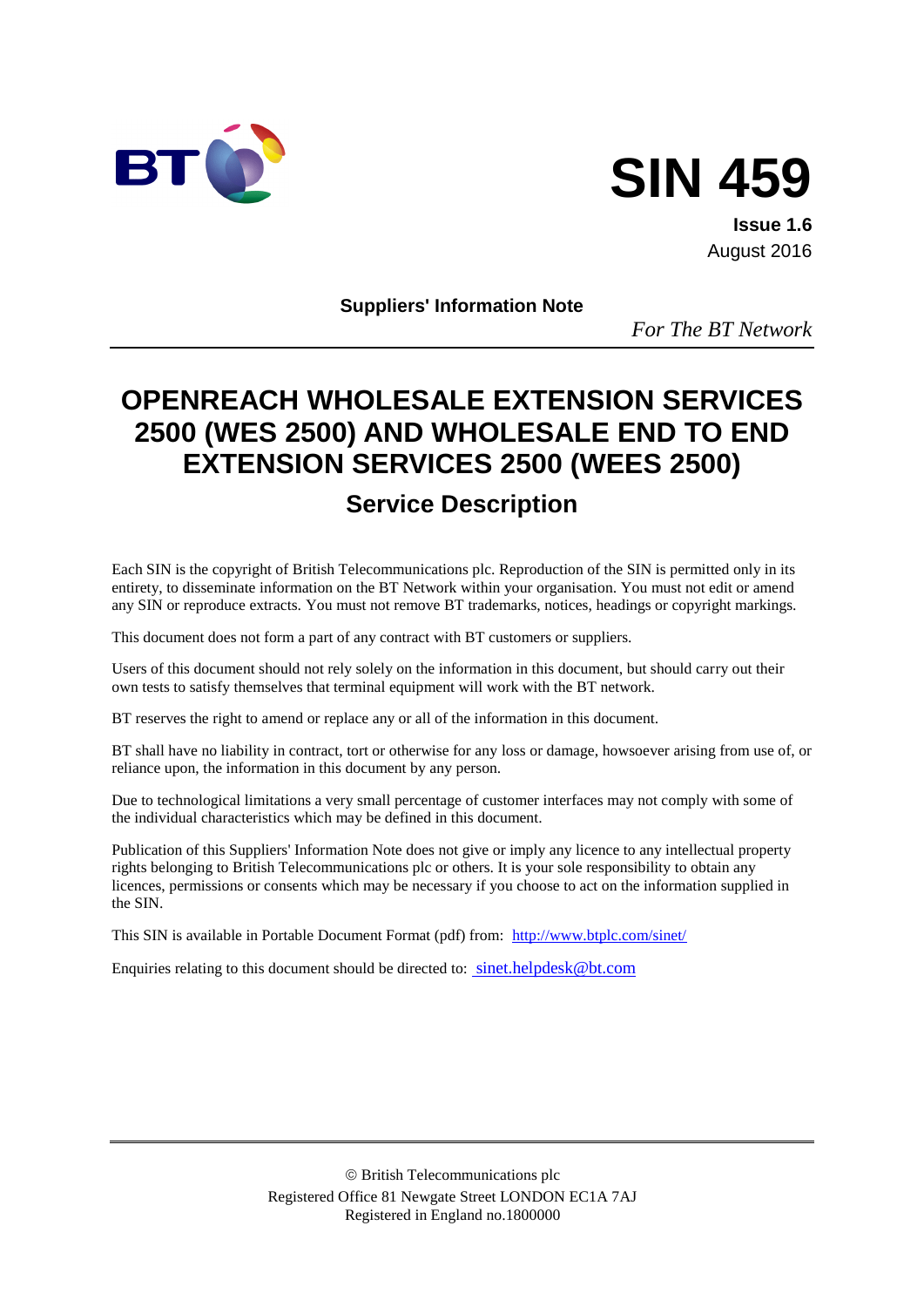#### **CONTENTS**

| $\mathbf{1}$ . |        |  |  |  |  |
|----------------|--------|--|--|--|--|
| 2.             |        |  |  |  |  |
| 3.             |        |  |  |  |  |
| 3.1.           |        |  |  |  |  |
| 3.2.           |        |  |  |  |  |
| 3.3.           |        |  |  |  |  |
| $\mathbf{4}$ . |        |  |  |  |  |
| 4.1.           |        |  |  |  |  |
| 4.2.           |        |  |  |  |  |
|                | 4.2.1  |  |  |  |  |
|                | 4.2.2. |  |  |  |  |
|                | 4.2.3. |  |  |  |  |
|                | 4.2.4. |  |  |  |  |
|                | 4.2.5  |  |  |  |  |
| 5.             |        |  |  |  |  |
| 6.             |        |  |  |  |  |
| 7.             |        |  |  |  |  |
| 8.             |        |  |  |  |  |

#### **FIGURES**

#### **TABLES**

|--|--|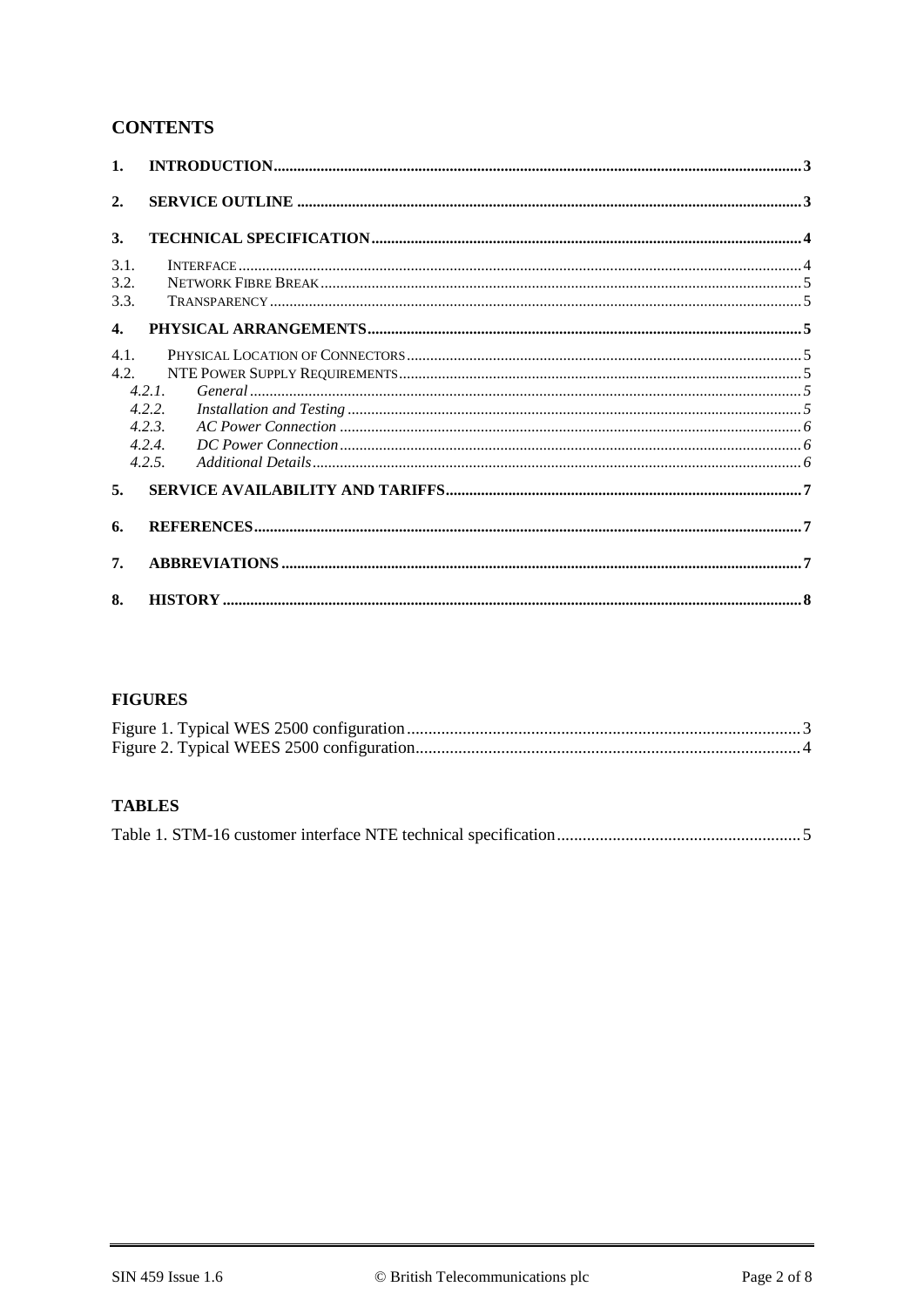#### **1. Introduction**

This Suppliers' Information Note (SIN) describes the Openreach Wholesale Extension Services 2500 (WES2500) and Wholesale End to End Extension Services (WEES 2500). The SIN also provides information about the service for use by Customer Premises Equipment (CPE) manufacturers and developers.

For further information please refer to the contacts listed in Section 5.

Note: Openreach has provided formal notification that the WEES 2500 products are no longer available for new supply with effect from 11 May 2016. External shifts (re-sites and re-arranges) are also not available from this date.

## **2. Service Outline**

The WES/WEES 2500 service operates at a speed of 2.488Gbit/s (STM-16 rate as defined in ITU-T recommendation G707<sup>[\[1\]](#page-6-0)</sup>).

The WES/WEES 2500 service can be used to provide transparent transport for equipment with STM-16 interfaces such as SDH equipment, ATM switches or IP routers with POS interfaces.

The WES/WEES 2500 service is an unprotected service. However, if protection against both network fibre breaks and card failures is sought, 2 WES/WEES 2500 services may be used. The use of 2 WES/WEES 2500 circuits to provide additional resilience will result in 2 customer interfaces being presented at each site.

A typical WES 2500 service is shown in [Figure 1.](#page-2-0)



<span id="page-2-0"></span>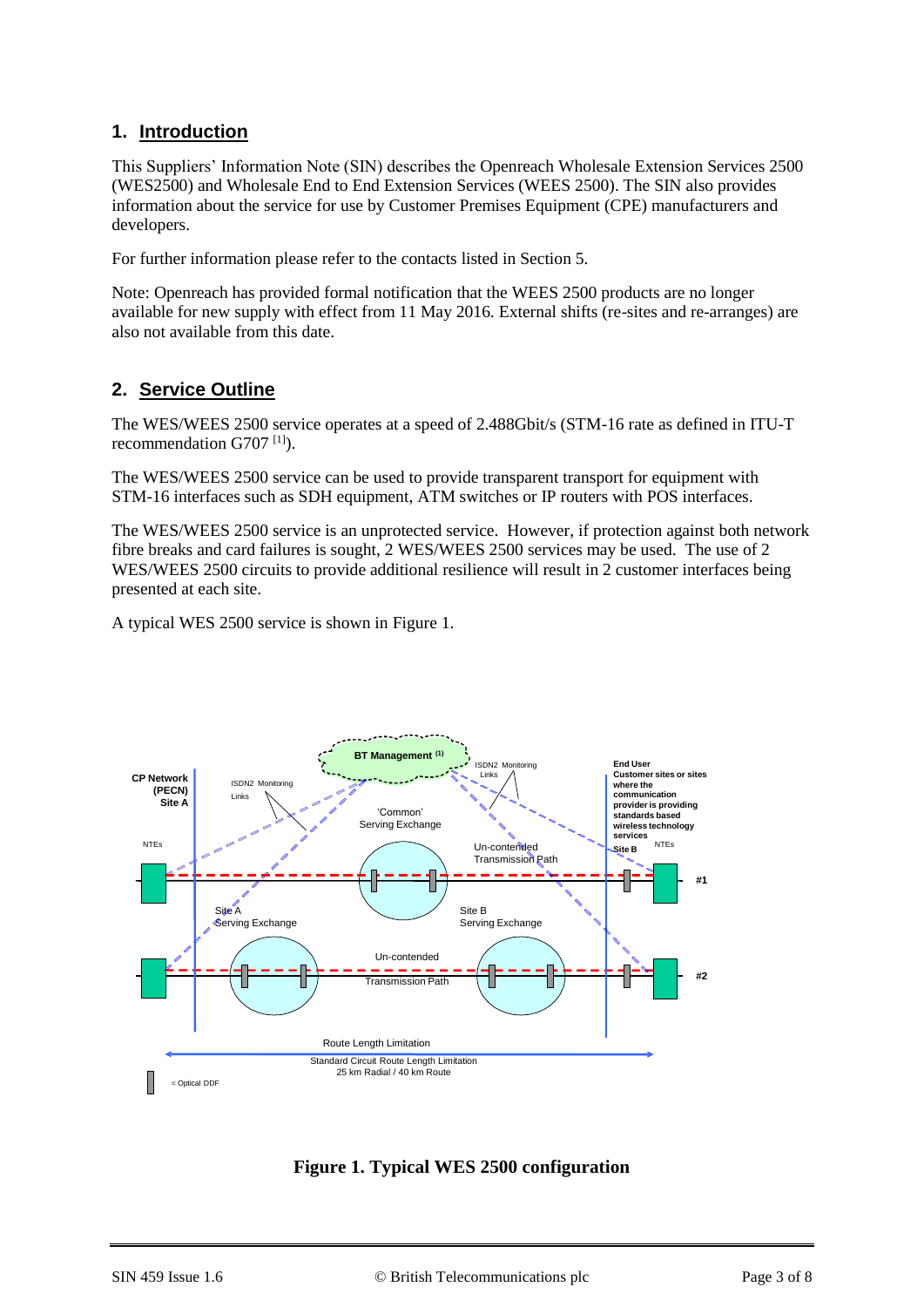A typical WEES 2500 service is shown in [Figure 2.](#page-3-0)



**Figure 2. Typical WEES 2500 configuration**

## <span id="page-3-0"></span>**3. Technical Specification**

#### **3.1. Interface**

The WES/WEES 2500 NTE support the following customer interface:

2.488 Gbit/s STM-16 SDH

S16.1 optical presentation conforming to ITU-T Recommendation G.957<sup>[\[2\]](#page-6-1)</sup> and G.707<sup>[\[1\]](#page-6-0)</sup>.

The interface is the Network Termination Point (NTP), i.e. the point of connection between the BT Network Terminating Equipment (NTE) and the CPE interface. The Customer Interface consists of a pair of SC/PC type fibre interface ports (transmit and receive). The customer provides the fibre patch connectors between the NTE and CPE; the maximum fibre length is shown in [Table 1.](#page-4-0)

The STM-16 S16.1 interface is as specified in ITU-T G.957<sup>[\[2\]](#page-6-1)</sup> recommendations. Attention is drawn to the Intellectual Property Rights (IPRs) set out in the preface of this agreed International standard. It is the responsibility of the CPE supplier to ensure that they have the necessary rights from the owner of the IPR. The IPR owner has stated that they are willing to negotiate licences under reasonable and non-discriminatory terms and conditions with applicants throughout the world.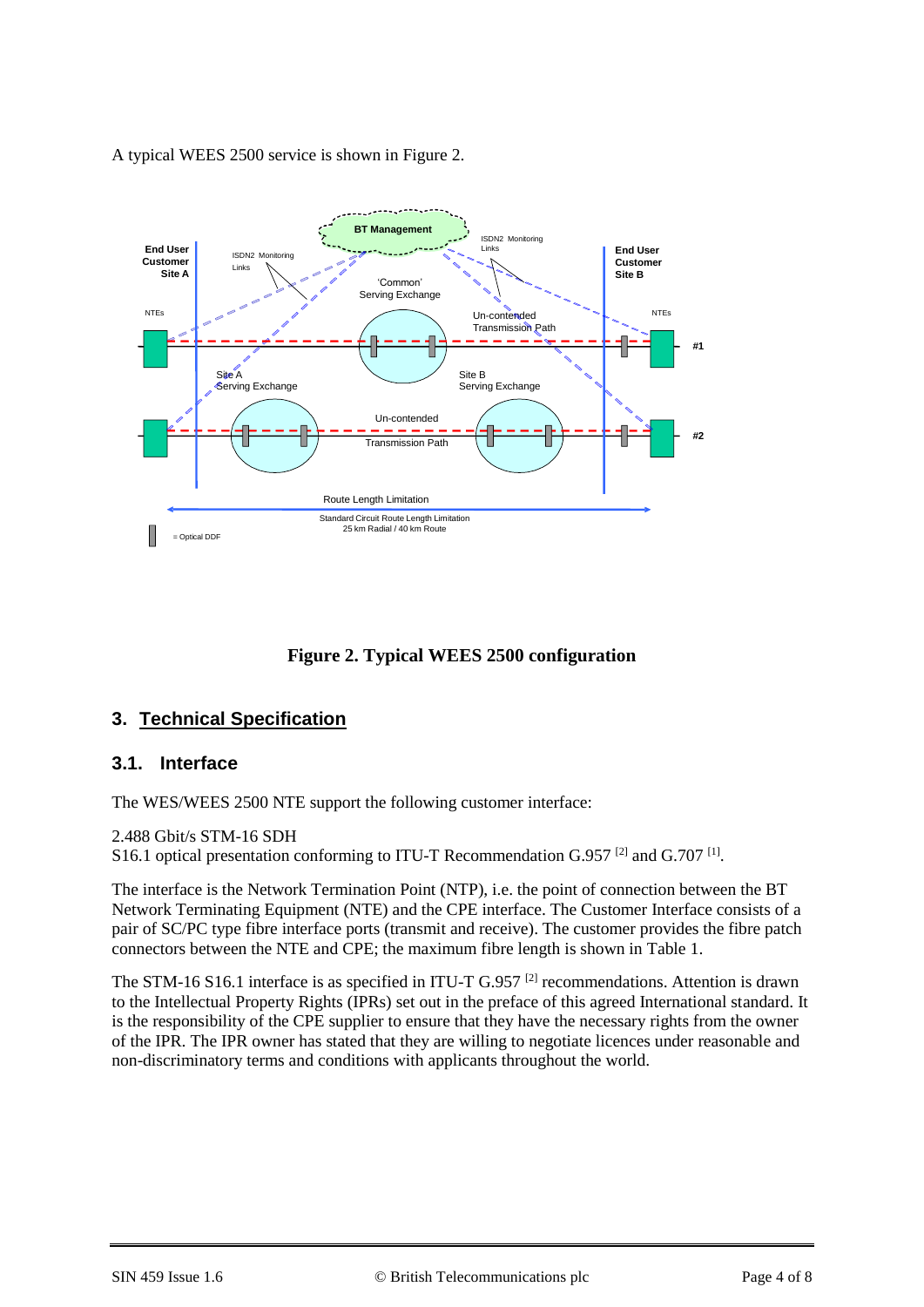| <b>Protocol</b>                           | G.707 STM-16 according to ITU-T G.707                  |
|-------------------------------------------|--------------------------------------------------------|
| <b>Line Rate</b>                          | $2.48832$ Gbit/s                                       |
| <b>Power Requirement</b>                  | See Section 4.2                                        |
| <b>Customer Fibre Connector</b>           | SC/PC type                                             |
| <b>Customer interface Fibre</b> (Customer | Single-mode 1310nm, 9/125 micron                       |
| <i>provided</i> )                         |                                                        |
| <b>Customer interface Fibre Maximum</b>   | 10km from NTE's customer port.                         |
| <b>Delivery Distance</b>                  |                                                        |
| <b>Operating Temperature</b>              | $5^\circ$ to $40^\circ$ C.                             |
| <b>Laser Safety</b>                       | Class 1 under all conditions as per IEC 825-1 $^{[3]}$ |

**Table 1. STM-16 customer interface NTE technical specification**

## <span id="page-4-0"></span>**3.2. Network Fibre Break**

In the event of a network fibre break, a LOS (Loss of Signal) is generated at the customer interface. The generation of the LOS condition is achieved by shutting down the customer port on the NTE.

#### **3.3. Transparency**

The WES/WEES 2500 service is a transparent physical layer transport service.

## **4. Physical Arrangements**

#### **4.1. Physical Location of Connectors**

The User–Network Interface (UNI) is located at the connector on the BT Network Terminating Equipment (NTE) with a connector on the Customer side as described in the relevant part of Section 3 of this document.

## **4.2. NTE Power Supply Requirements**

#### 4.2.1. General

By placing a order with BT the customer has accepted the conditions placed by BT. In relation to powering of equipment, the customer must comply with the requirements of BS7671 and the details giving within the 'DC Power Planning and Installation Guide for WES-BES Products' document.

The Openreach NTE is locally powered and offers AC or DC power options. The CP will be required to provide either a local 50Hz AC supply in the form of standard 13 Amp power socket(s); or dual - 50V DC power distributions and Earth connections, with all wiring colour schemes conforming to BS7671 (IEEE Wiring Regulations). It will be the customers' responsibility to ensure that the power supply is fused and safe for Openreach to use. These should be in close proximity to the NTE installation location.

#### 4.2.2. Installation and Testing

In addition to the NTE and Chassis powering requirements below, a spare 50Hz AC mains supply 13A socket should also be provided in close proximity to the NTEs, to power BT test equipment during both initial commissioning and subsequent maintenance support activities.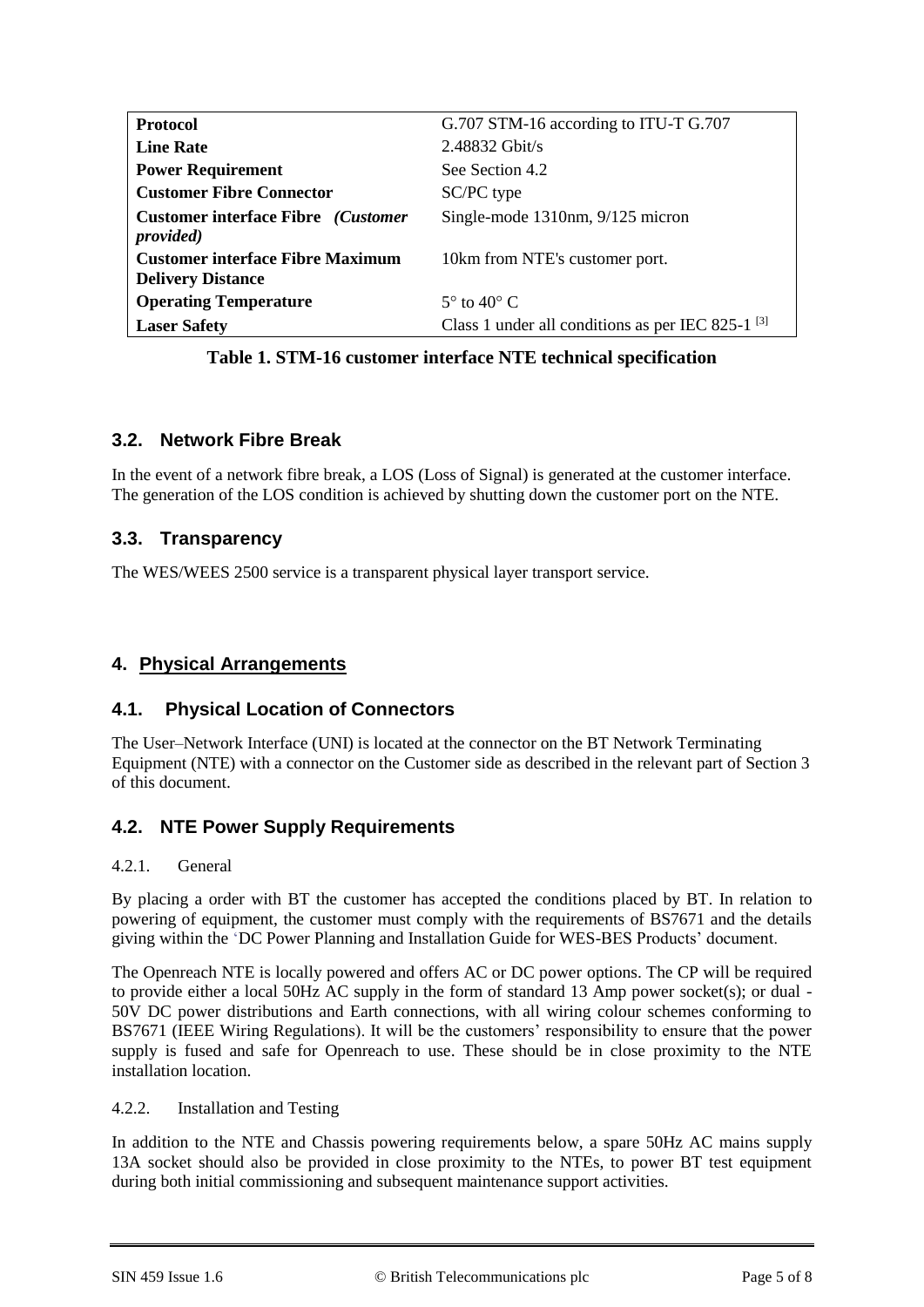#### 4.2.3. AC Power Connection

AC power connection between Openreach equipment and the power socket will be made using a standard IEC320 C13-14 power lead fitted with a standard 13A plug. The NTE itself has dual power supply units internally, and requires two AC mains supply sockets. The consumption of the Openreach NTE and power unit chassis in this service will be no more than 150 Watts per NTE.

#### 4.2.4. DC Power Connection

The DC In-Line (Molex) connector is specified as the standard method of connecting DC power by Openreach, and represents the "Demarcation Point" between Openreach and the customer. At their site, the customer is required to provide suitable power and earth connection up to the demarcation point, and be responsible for the supply, wiring and labelling up to the demarcation point. Openreach will not supply or install the DC distribution system as part of the standard Ethernet installation.

#### *Customer provided wiring up to the Openreach specified In-Line connector.*

Wiring, MCB isolation or fuse (i.e. C Type MCB or Cartage Fuse), must be provided by the customer, up to and including the DC in-line connector, as per BT's requirements stated within the 'DC Power Planning and Installation Guide for WES-BES Products' document with respect to:

(i) Correctly rated MCB/Fuse, refer to WES/WEES product handbook for correct rating

(ii) Correct labelling of wiring and MCB/fuse positions compliant with BS 7671,

(iii) Correct size of cable for required voltage drop at required maximum current,

(iv) Separately fused isolatable A  $\&$  B power supplies, as detailed in the 'DC Power Planning and Installation Guide for WES-BES Products' document.

The in-line connector has a maximum current handling capability of 11A, and is not to be used for equipment requiring greater than a 11A supply (such as the Nortel OPTera 5200 equipment, which require 20A feeds).

#### 4.2.5. Additional Details

For further details on the provision of DC Power, see the 'DC Power Planning and Installation Guide [for WES-BES Products'](https://www.openreach.co.uk/orpg/home/newlogin.do?smauthreason=0&target=http%3A%2F%2Fwww.openreach.co.uk%2Forpg%2Fcustomerzone%2Fproducts%2Fethernetservices%2Fethernetaccessdirect%2Fdescription%2Fsupplementaryinformation%2Fsupplementaryinfo.do&fromMasterHead=1) available on the Openreach Ethernet website.

If there is a conflict between DC power information contained in the 'DC Power Planning and Installation Guide for WES-BES Products' and the SIN document, the order of precedence shall be as follows:

(a) DC Power Planning and Installation Guide for WES-BES Products (b) SIN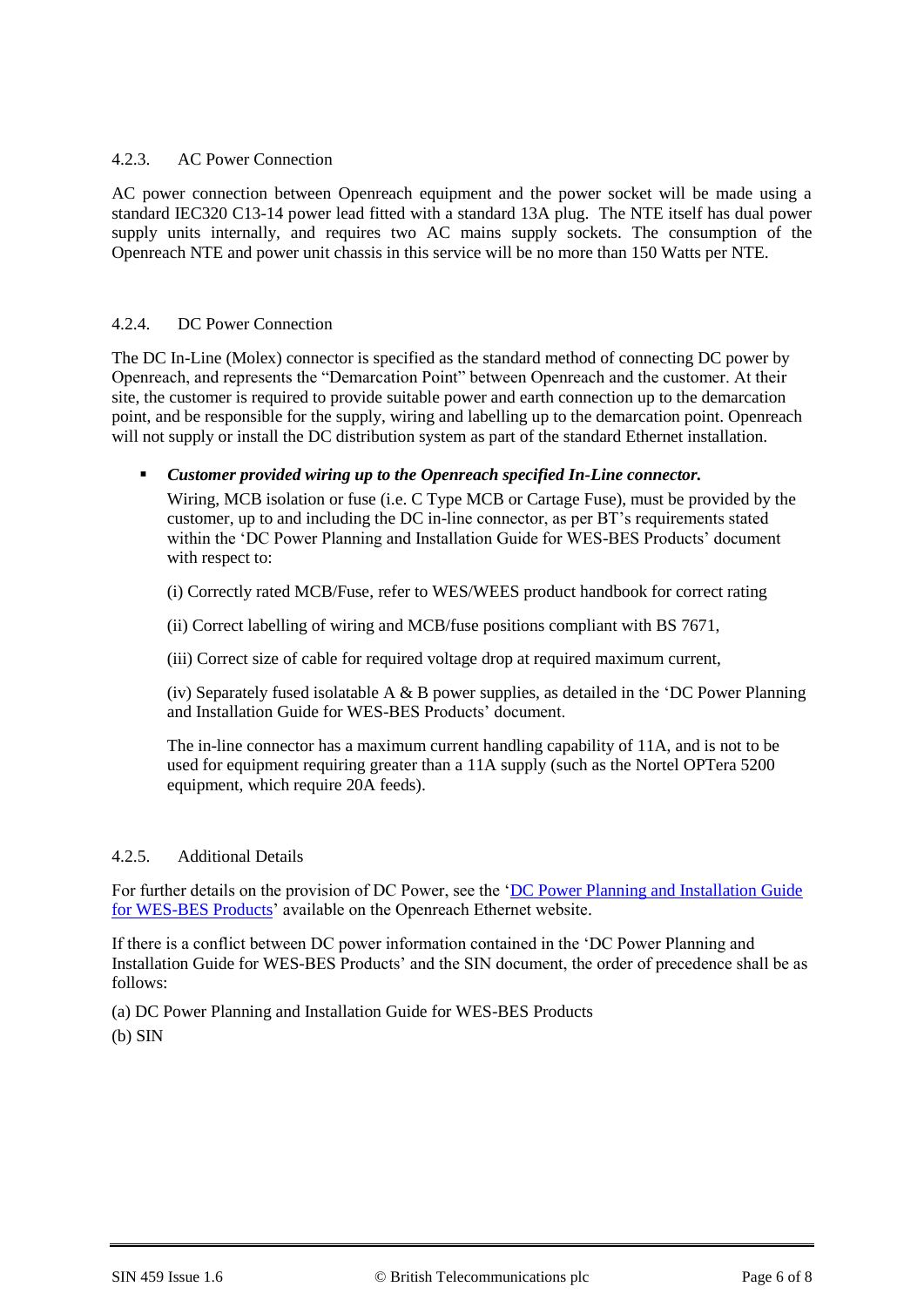## **5. Service Availability and Tariffs**

For further information on service availability and tariffs please contact your Openreach Sales & Relationship manager, or see [http://www.openreach.co.uk/orpg/products/wes/eoiwes.do.](http://www.openreach.co.uk/orpg/products/wes/eoiwes.do).

#### **6. References**

<span id="page-6-2"></span><span id="page-6-1"></span><span id="page-6-0"></span>

|       | ITU-T Recommendation G.707 Network node interface for the synchronous digital<br>hierarchy (SDH)<br>SIN 333 SDH Customer Interfaces at the STM-N level (where $N=1,4,16$ ) |
|-------|----------------------------------------------------------------------------------------------------------------------------------------------------------------------------|
| $[2]$ | ITU-T Recommendation G.957 Optical Interfaces for Equipments and Systems<br>Relating to the Synchronous Digital Hierarchy                                                  |
| $[3]$ | IEC 825-1, International Electrotechnical Commission (IEC) Standard – Safety of Laser<br>products Part 1                                                                   |
| [4]   | BTNR 2511 - Interface of telecomms equipment with a nominal 48y negative<br>dc power supply                                                                                |

For further information or copies of referenced sources, please see document sources at <http://www.btplc.com/sinet/>

## **7. Abbreviations**

| <b>BT</b>  | British Telecommunications plc            |
|------------|-------------------------------------------|
| <b>CPE</b> | <b>Customers' Premises Equipment</b>      |
| <b>IEC</b> | International Electrotechnical Commission |
| <b>IPR</b> | <b>Intellectual Property Right</b>        |
| LAN        | <b>Local Area Network</b>                 |
| LOS        | Loss of Signal                            |
| <b>MCB</b> | Mini Circuit Breaker                      |
| <b>NTE</b> | <b>Network Termination Equipment</b>      |
| <b>NTP</b> | <b>Network Terminating Point</b>          |
| <b>POS</b> | Packet over SONET (SDH)                   |
| <b>SIN</b> | Suppliers' Information Note [BT]          |
| <b>UNI</b> | User-to-Network Interface                 |